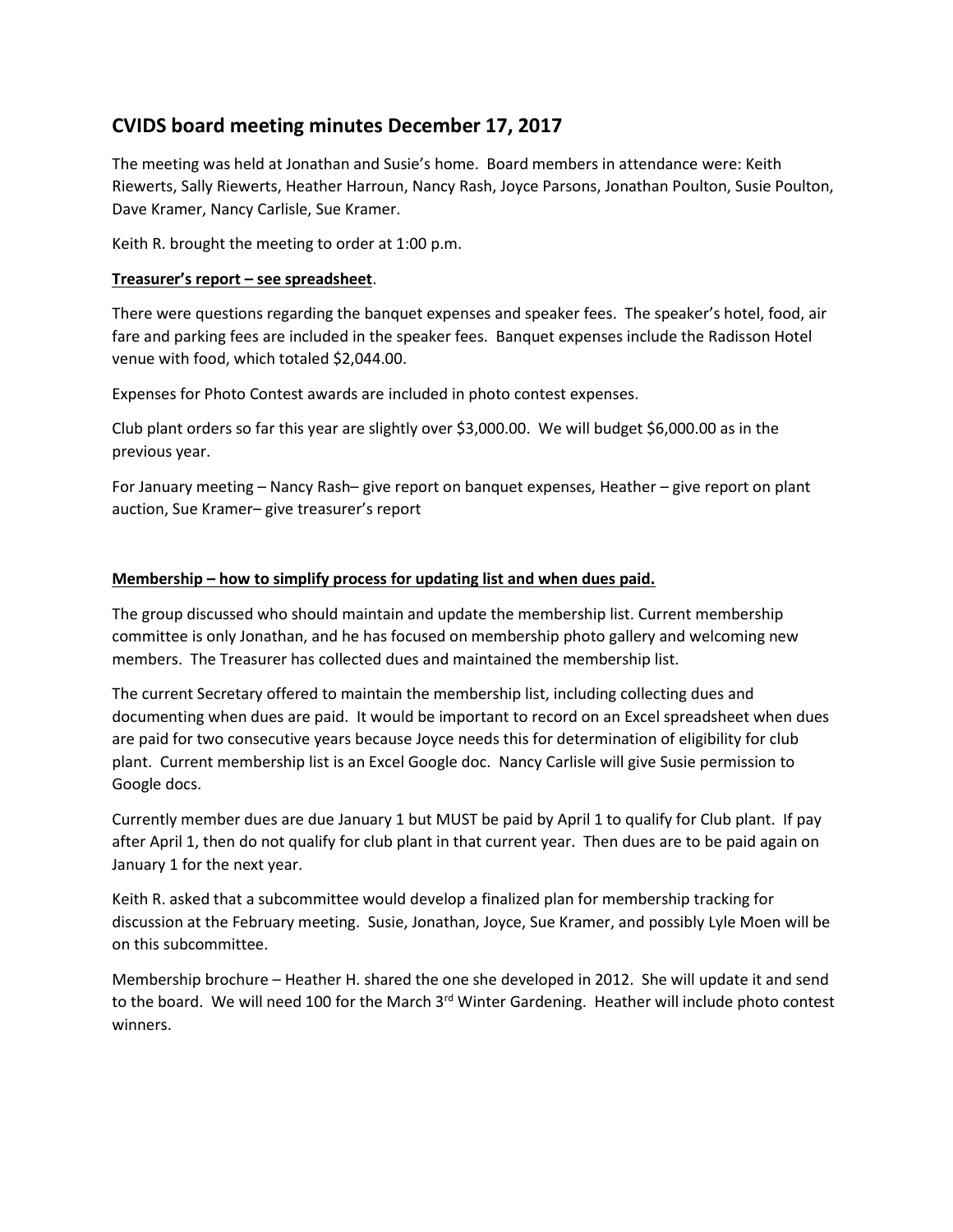### **Programs for 2018 meetings and Calendar of Events**

The group discussed and informally agreed that we should have a featured speaker at each meeting rather than group sharing. If we want some type of group sharing, such as what is each member's favorite plant, then this could be done as part of roll call at the meeting.

Keith reviewed his draft calendar of club activities and meetings. Meeting locations and final topics are needed for all meetings except January.

- January meeting Keith will be gone but will have the agenda prepared. Joyce and Nancy Carlisle will lead the meeting. Need to ask members who might be interested in being on the club tour. We also need to have sign-up sheets for Winter Gardening Fair March 3, at Kirkwood Community College, and other events. Nancy Rash will give a report on the 2017 Banquet. Zora R. will give a presentation on AHS Award Winners.
- February meeting will be changed from February 10 to February 17 because Keith will still be gone on February 10. Nancy Rash will check to see if Muscatine Learning Center is available. Topic will be Garden Tools. Keith will find a speaker.
- March 10 Joyce confirmed the Monarch butterfly speaker for March 10. Nancy C. will check to see if Walcott Library meeting room is large enough and available.
- April 14 Nancy Rash will check on Marr Park. Diane Derganz will present on the club plant 2018 form.
- Club plant distribution and live auction Keith proposed May 26 but that is Memorial Day weekend. Board discussed and determined to keep May 12 for the spring plant sale and May 19 for the club plant distribution and live auction.
- July 7 The board discussed possibly doing a Flower Show. Should we discuss this at a meeting with members first OR have a presentation on how to do a flower show?
- July 14 This could be the club garden tour
- Region 1 Convention July 27-29 in Bismarck, N. Dakota
- August 25 CVIDS Club Plant Return Monticello.
- October 13 Hybridizer's meeting Coralville Public Library. Limit presentations to 12 minutes.
- November 10 annual banquet at Radisson Coralville. Keith contacted Robert Selman, Blueridge Daylilies, N. Carolina, still waiting for confirmation.

Other ideas for meeting presentations included:

Keith Riewerts – iPhone photography Doug Jones' presentation Sue Kramer – spring bulbs Heather Harroun – donation vegetable gardens Nancy Rash and Lyle Moen – Landscape Plan

## **Announcements**

- Plant labels Kincaid plant labels we can get a discount if use CVIDS club name. Currently Nancy Carlisle has been selling these from bulk order by the club.
- Survey done at October meeting Keith sent into AHS and they appreciated the feedback.